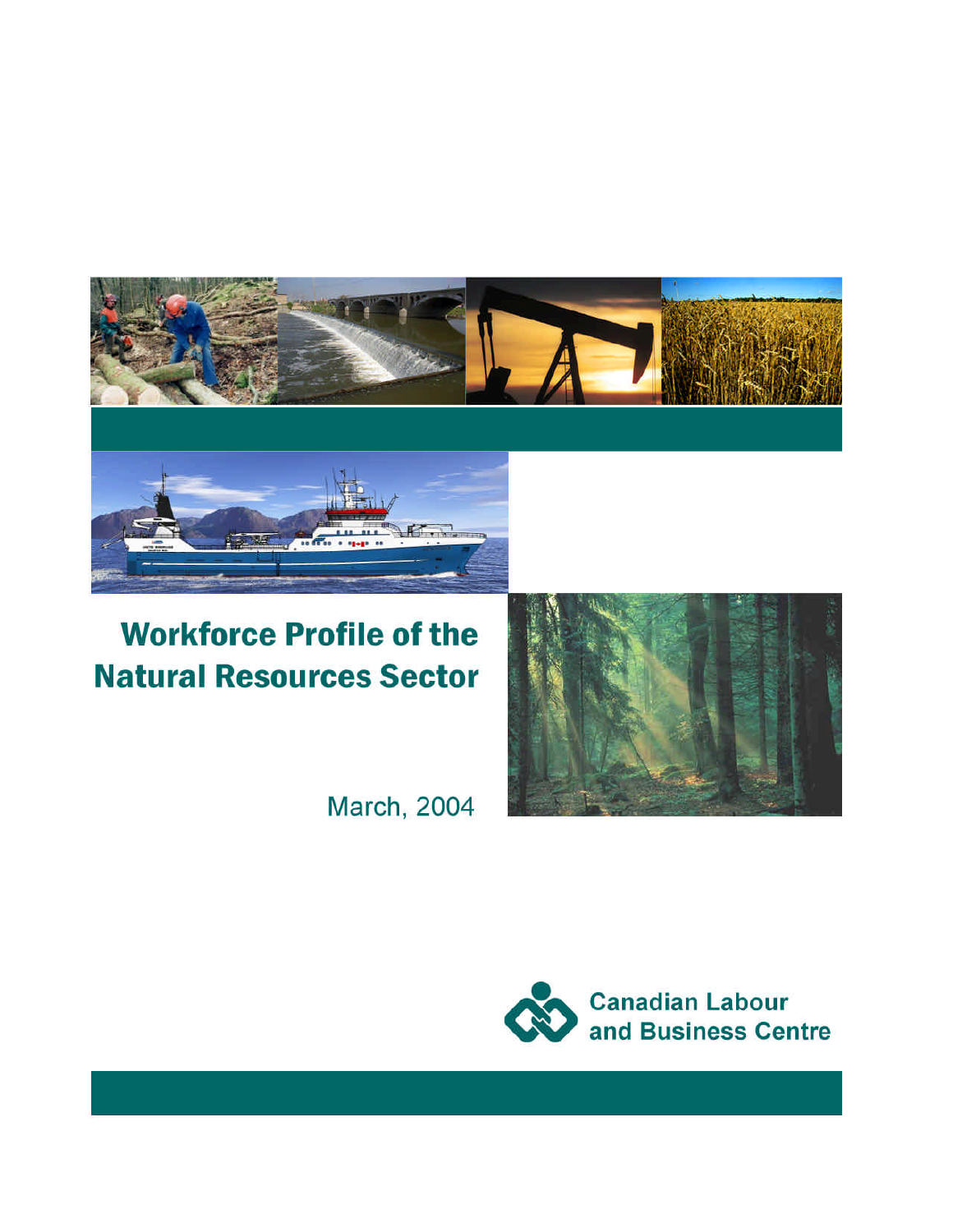**This profile was funded by the Sector Council Program.** 

**To learn more about the Sector Council Program, visit http:///www.hrsdc.gc.ca/en/home.shtml (Français: http://www.rhdcc.gc.ca/fr/accueil.shtml)**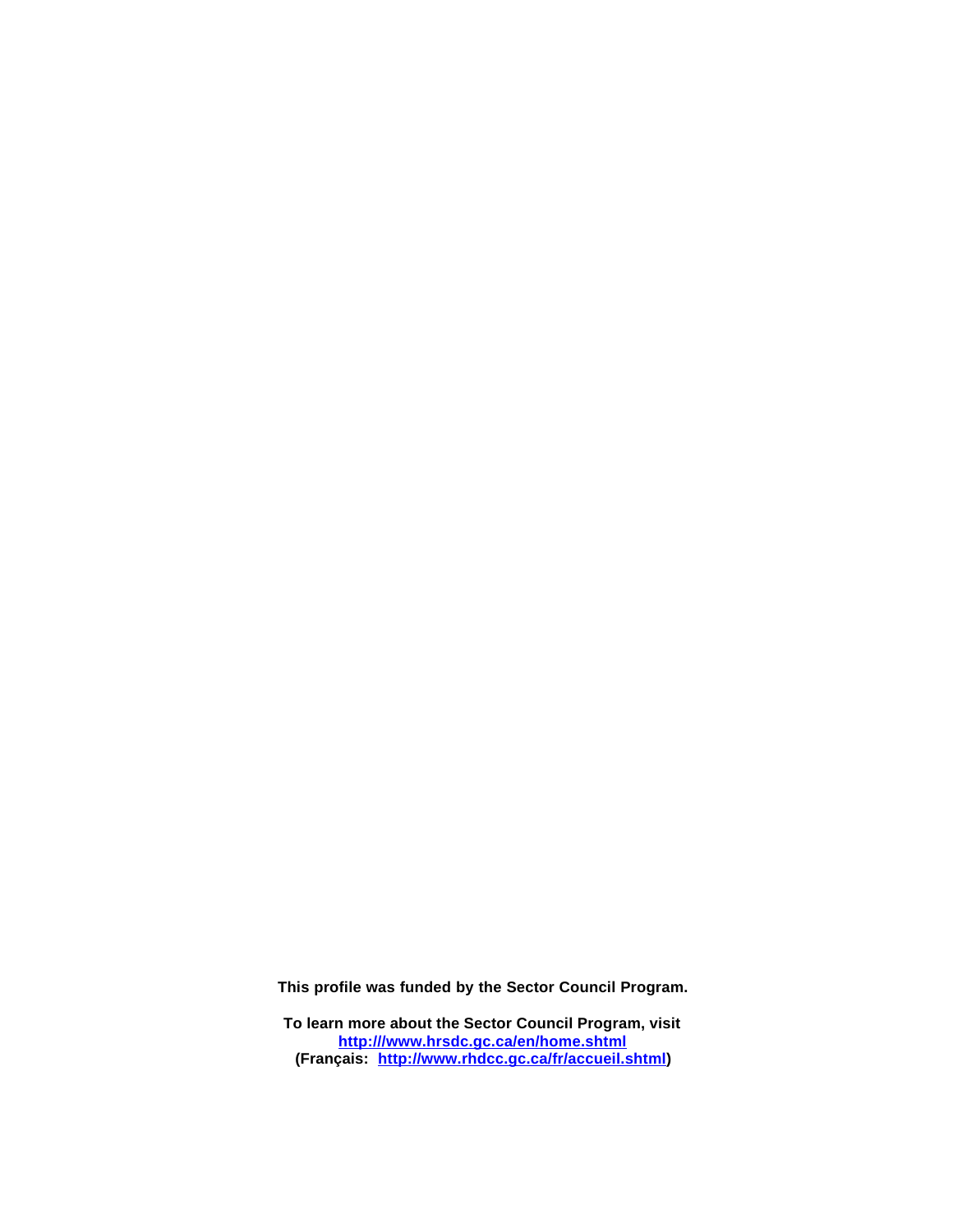# **Workforce Profile of the Natural Resources Sector**

## **Profile Summary**

This workforce profile of the natural resources sector provides an overview of current workforce demographics and lists a number of areas where action might be taken to address the critical human resource issues of retention, recruitment and skills development. The profile draws upon two primary data sources, the 2003 Labour Force Survey and the 2001 Census of Canada.

#### *Highlights*

- � The "ageing" of Canada's total workforce continues, as seen in the rising percentage of older workers. The median age of retirement, however, appears to have stabilized in recent years. Since 1997, it has remained at roughly 61, but nonetheless well below what it was a decade ago.
- The age structure in the natural resources sector closely mirrors national workforce averages. Thirty-six per cent of the workforce is currently 45 years and older, representing 93,000 workers. Within this group, 27,000 workers – 10% of the sector's workforce – are aged 55 and older. Given a median retirement age for the sector of 60 years, the age distribution implies that a large contingent of these 27,000 workers will leave the labour force over the next five years. Over the next 15-year period, employers may be looking at replacing over 45,000 workers.
- � Over the past five years, total employment in the natural resource sector defined here as forestry and logging, mining, and oil and gas extraction - declined by about 7,000 workers (or 3%). However, this decrease in employment is not evident among all age groups. The number of workers under 45 years decreased by 10%, while the number of workers 45 year and over increased by 15% during this period.
- � Ninety percent of "near-retirement workers" (persons aged 55 and over) are males. Among workers under 45, males make up about eight of every ten workers.
- � The level of formal educational attainment among the natural resources workforce is increasing. Even over the relatively short time span of 1997 to 2003, the proportion of the workforce with a post-secondary certificate, diploma or degree has increased from 48% to 53%.
- � Aboriginal Canadians currently account for about 5% of the sector's workforce, and are likely to be an increasingly important source of labour and skills, particularly in areas with high concentrations of Aboriginal people.
- � Immigrants are under-represented within the natural resources sector: less than 2% of the workforce are recent immigrants to Canada, well below the level found in other sectors of the economy. Settlement patterns of immigrants to large urban centres is a key challenge for recruitment.

The human resource challenges posed by workplace demographics and the continuing demand for skilled workers can be addressed through a variety of recruitment, retention and skills development strategies.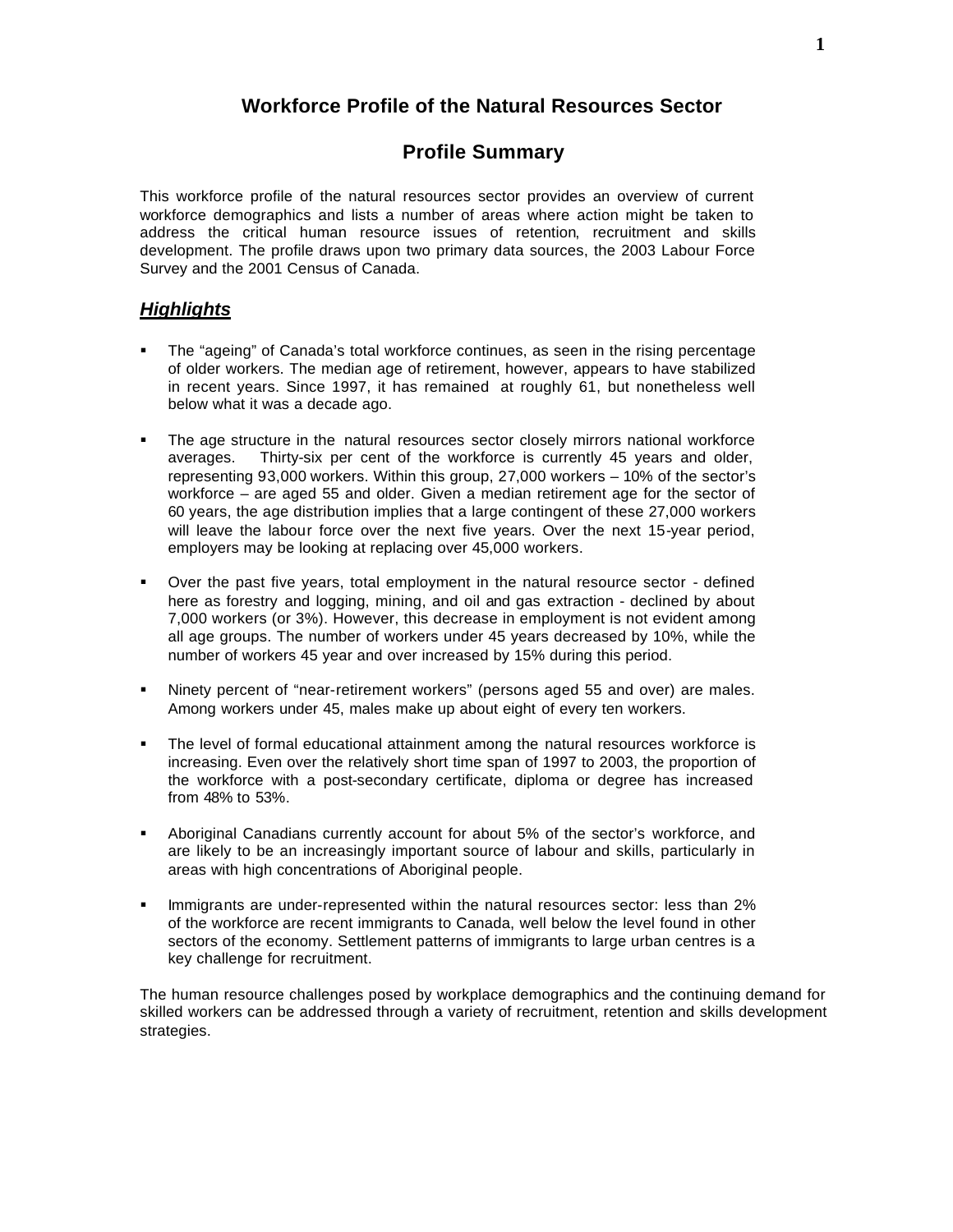# **Workforce Profile of the Natural Resources Sector**

### **Introduction - Canada's Ageing Workforce**

The Canadian population is "ageing" and so too is the workforce. In less than a decade, the first of the baby boom generation – born between 1946 and 1965 – will begin to reach retirement age. And with the median age of retirement currently around 61, what might mean "freedom" for the current generation of older workers could spell "trouble" for employers in the coming years.



As a result of these workforce demographics, there is a growing awareness and concern throughout all sectors of the economy about possible skill shortages and the need to foster skills development and learning among new labour market entrants as well as the existing workforce. Add to this demographic picture the growing level of international competition with developed countries and emerging low wage competitors, as well as the rapid pace of technological development and innovation, and it is no surprise that the issues of skill shortages and skills development have become paramount for many industry stakeholders and human resource planners.

Consider the following:

As shown in Chart 1, the proportion of the Canadian working-age labour force aged 45-64 years has been increasing over the past fifteen years, from 32% in 1984 to 40% in 2003. During the same period, the median retirement age has followed a downward trend, going from 65 in 1984 to 61 in 2003 (Chart 2). Statistics Canada reports that the retiring baby boom generation will have a significant impact on the size of the labour market, particularly as relatively fewer young people will be entering it<sup>1</sup>;

<sup>1</sup>Statistics Canada, The Changing Profile of Canada's Labour Force, Catalogue no. 96F0030XIE2001009.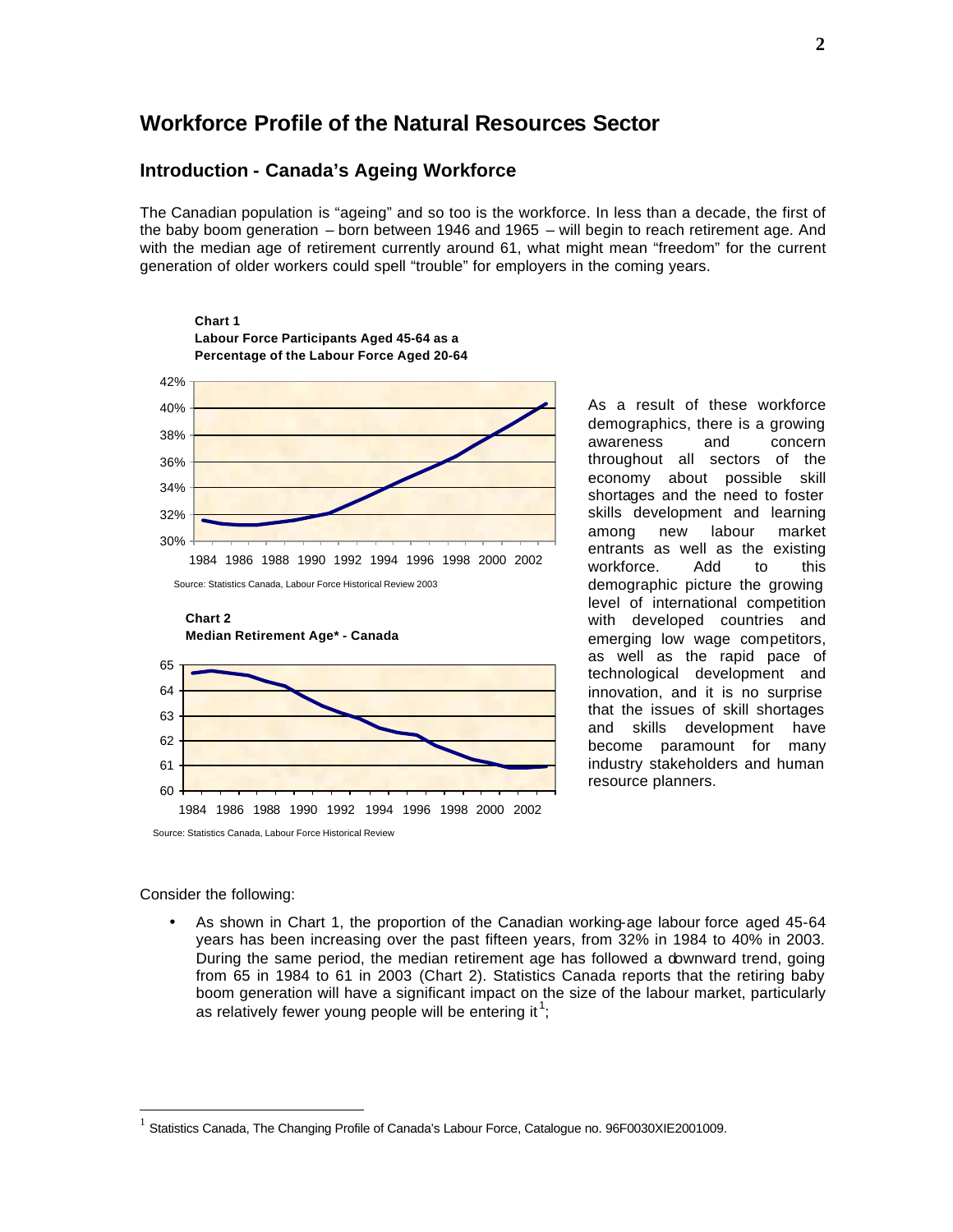- By 2030, natural population increase is expected to reach zero, meaning that from then on,  $\mathsf{im}$  migration is projected to be the sole source of population growth<sup>2</sup>. Over the past decade, 70% of net labour force growth resulted from immigrants who landed in Canada during the 1990s. Within ten years, immigration is expected to account for all net labour force growth<sup>3</sup>;
- The demand for skills is high and increasing. Between 1991 and 2001, management occupations and professional occupations requiring university, college or apprenticeship training accounted for 74 per cent of labour force growth<sup>4</sup>;
- According to Statistics Canada's 1999 Workplace and Employee Survey (WES), almost one-half (48%) of Canadian business locations introduced some form of product or process innovation in that year. That figure rises to 67% among establishments with 20 or more employees<sup>5</sup>. Similarly, the Survey of Electronic Commerce and Technology found that between 2000 and 2002, more than 75% of private sector firms with 100 or more full-time employees acquired "significantly improved technologies.<sup>6</sup>"
- In a 2002 survey of business and labour leaders, the Canadian Labour and Business Centre found that 56% of labour leaders and 52% of managers described the shortage of skilled labour as a serious problem facing the economy and labour market<sup>7</sup>. The Canadian Manufacturers and Exporters' 2003-2004 Management Issues Survey found that the lack of qualified personnel was identified as one of the top three constraints on performance improvement<sup>8</sup>.

Whether and to what extent skill shortages materialize in the future is a matter of some debate<sup>9</sup>, depending upon numerous supply and demand conditions, and how these unfold within different sectors and occupations. There is general agreement however, that making the best use of existing skills and building on these through continuous learning and skills development is critically important in the "knowledge economy".

Issues central to the ageing workforce include how to best recruit new talent, retain the current workforce, and effectively transfer skills and knowledge from older, more experienced workers to the younger ones.

This workforce profile of the natural resources sector provides an overview of current workplace demographics and discusses a number of areas where action might be taken to address the critical human resource and skills issues. The sector is restricted here to forestry and logging with support activities, mining, oil and gas extraction. It comprises establishments primarily engaged in growing and harvesting timber, and in exploring and extracting ores, crude petroleum, and natural gas. It excludes agriculture, fishing and trapping, as well as electric power generation, natural gas distribution, and other manufacturing activities related to natural resources "

<sup>&</sup>lt;sup>2</sup> Statistics Canada, http://www.statcan.ca/english/kits/issues/charts/chart3.htm

 $3$  Ibid.

<sup>4</sup> Ibid.

<sup>&</sup>lt;sup>4</sup> Ibid.<br><sup>5</sup> Leckie, Norm, Andre Leonard, Julie Turcotte and David Wallace. Employer and Employee Perspectives on Human Resource Practices, Ottawa: Statistics Canada and Human Resources Development Canada, 2001.<br><sup>6</sup> Earl, Louise. An Historical Comparison of Technological Change, 1998-2000 and 2000-2002, in the Private and Public

Ssectors. Ottawa, Statistics Canada. Catalogue no. 88F0006XIE – No.007.

<sup>7</sup> Canadian Labour and Business Centre, Viewpoints 2002: Skills and Skill Shortages, 2002. Available on the CLBC website: www.clbc.ca

<sup>8</sup> Canadian Manufacturers and Exporters, *Leveraging Success: 2003-2004 Management Issues Survey,* 2003.

<sup>&</sup>lt;sup>9</sup> R.A. Malatest & Associates, The Aging Workforce and Human Resources Development Implications for Sector Councils. A

Report prepared for the Alliance of Sector Councils, 2003.<br><sup>10</sup> These sectors are sometimes included as part of a broad based definition of the natural resources sector. See for example, Natural Resources Canada, *Canada's Natural Resource Sectors and Allied Industries* , September, 2002. http://mmsd1.mms.nrcan.gc.ca/roundtable/Deck\_Final\_english.pdf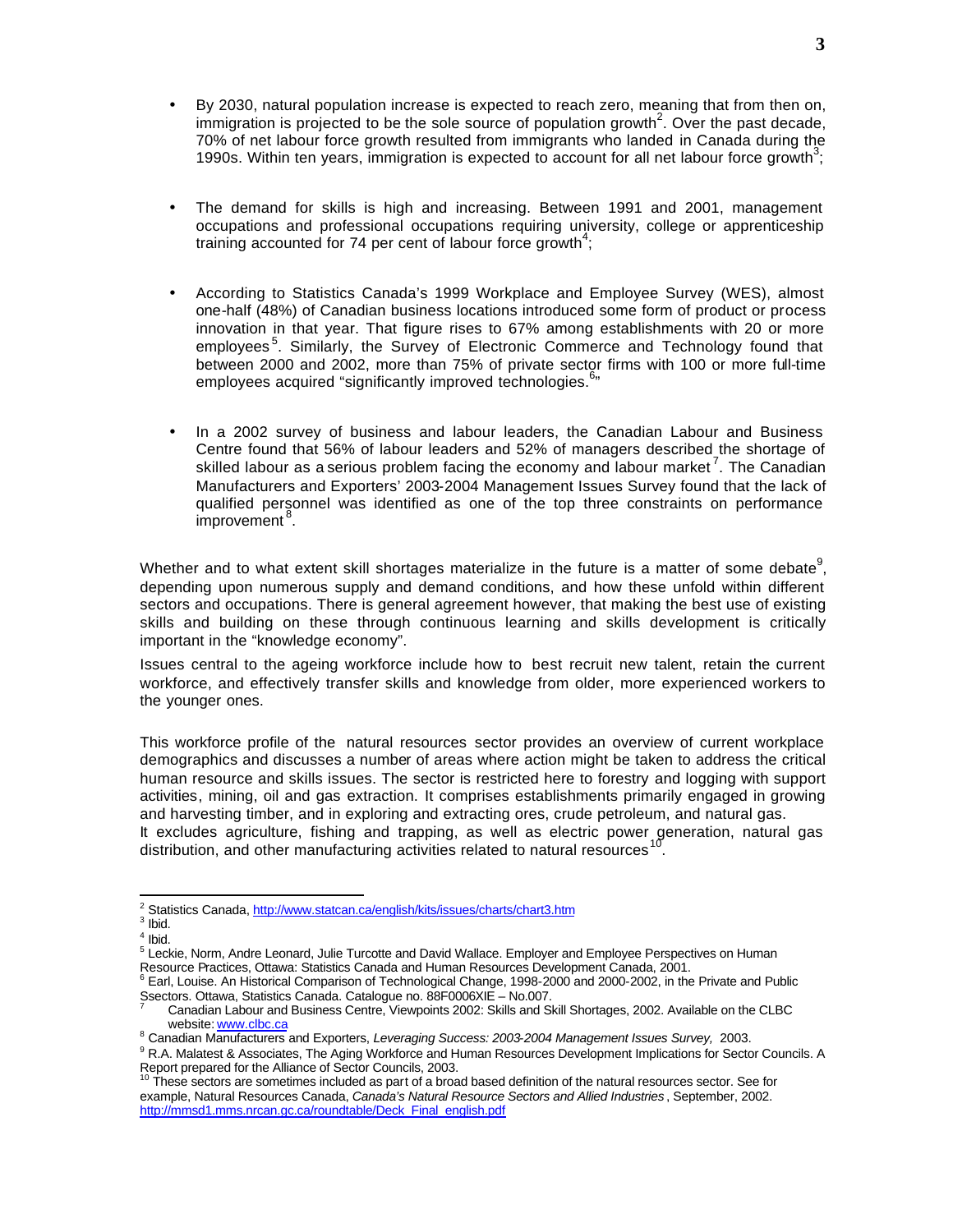#### **Older Workers: Overview of Natural Resources in Relation to Other Sectors**

One way to gauge the impact of an ageing workforce on future labour supply is to look at the proportion of older workers in the workforce and compare it b the typical age of workers at retirement. Among the employed population in Canada, 5.7 million workers are currently 45 years of age and older, representing 36% of the workforce (Table 1). Assuming that the median retirement age of 61 years remains unchanged, it means that one-half of this group – some 2.8 million workers – will likely be retiring over the next 15 years.

**Table 1** 

#### **The proportion of workers 45 years and older, as well as that of workers 55 years and older, showing median age at retirement, by industry sectors**

Labour Force Survey, 2003 annual averages. Median retirement based on persons retiring between 1999 and 2003.

|                                                 | Aged $45+$ |                 | Aged $55+$ |                   | <b>Median</b><br><b>Retirement</b> |  |
|-------------------------------------------------|------------|-----------------|------------|-------------------|------------------------------------|--|
|                                                 | $\%$       | (000's)         | $\%$       | (000's)           | Age                                |  |
| Agriculture                                     | 47%        | 161             | 25%        | 86                | 67                                 |  |
| <b>Educational Services</b>                     | 44%        | 467             | 14%        | 149               | 57                                 |  |
| <b>Public Administration</b>                    | 43%        | 354             | 12%        | 94                | 59                                 |  |
| <b>Utilities</b>                                | 45%        | 59              | 9%         | $12 \overline{ }$ | 57                                 |  |
| <b>Transportation and Warehousing</b>           | 43%        | 329             | 14%        | 111               | 62                                 |  |
| <b>Health Care and Social Assistance</b>        | 42%        | 700             | 14%        | 230               | 62                                 |  |
| <b>Natural Resources</b>                        | 36%        | 93              | 10%        | 27                | 60                                 |  |
| Hunting and Fishing                             | 41%        | 12 <sup>°</sup> | 15%        | 4                 |                                    |  |
| Finance, Insurance, Real Estate and Leasing     | 39%        | 365             | 14%        | 130               | 61                                 |  |
| <b>Other Services</b>                           | 37%        | 260             | 16%        | 114               | 64                                 |  |
| Construction                                    | 36%        | 335             | 13%        | 124               | 64                                 |  |
| Manufacturing                                   | 36%        | 823             | 11%        | 255               | 61                                 |  |
| Professional, Scientific and Technical Services | 35%        | 353             | 14%        | 139               | 64                                 |  |
| Management, Administrative and Other Support    | 32%        | 196             | 13%        | 81                | 65                                 |  |
| Trade                                           | 30%        | 742             | 11%        | 266               | 63                                 |  |
| Information, Culture and Recreation             | 28%        | 199             | 9%         | 65                | 61                                 |  |
| <b>Accommodation and Food Services</b>          | 21%        | 218             | 7%         | 76                | 63                                 |  |
| <b>All industries</b>                           | 36%        | 5,666           | 12%        | 1.963             | 61                                 |  |

The retirement picture in the natural resource sector mirrors fairly closely the overall economy. In this sector, 36% of the workforce is currently 45 years and older, representing 93,000 workers. Within this group, 27,000 workers – 10% of the sector's workforce – are aged 55 and older. Given a median retirement age for the sector of 60 years, the age distribution implies that a large contingent of these 27,000 workers will leave the labour force over the next five years. Over the next 15-year period, employers may be looking at replacing 45,000 or more workers in the sector.

## **Older Workers in the Natural Resources Sector**

Table 2 shows the percentage of the workforce aged 45 plus and 55 plus within various workforce characteristics, as well as the distribution of the 55 plus workforce by the same characteristics.

- 90% of workers aged 55 and older are male. This result is not surprising, since men account for 84% of the entire workforce of this male-dominated sector. Among workers under 45 years of age, males account for about eight of every ten workers.
- Among the provinces, Quebec has the highest proportion of older workers: 42% of Quebec's natural resource workers are 45 and older, and 13% are aged 55 and over. Quebec also accounts for the largest share of the sector's near retirement workforce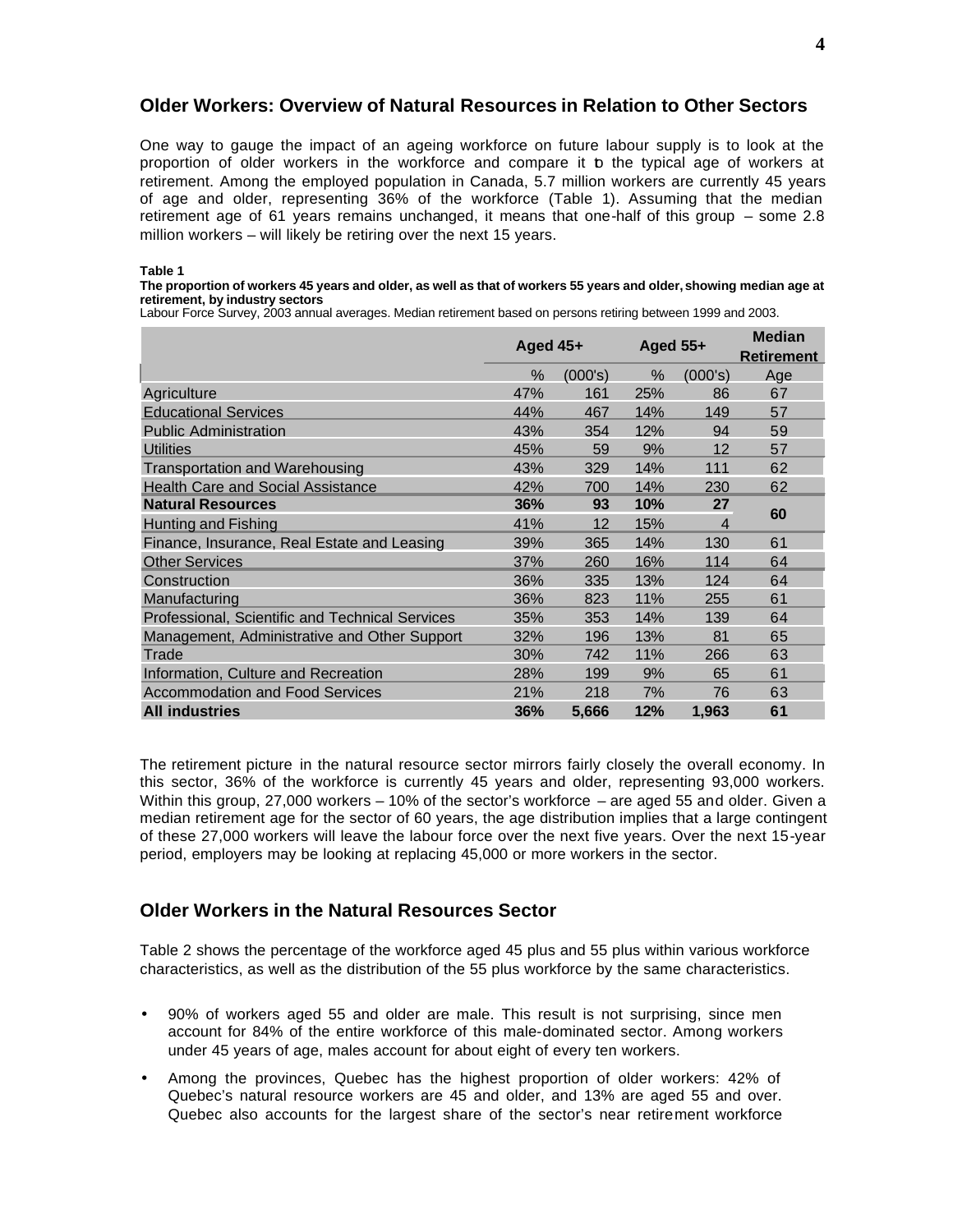(18%). The natural resources workforce in Manitoba, Saskatchewan and Alberta is somewhat younger relative to other regions. In these provinces, only between eight and nine percent of the workforce is aged 55 and over.

- The largest occupational group in the sector is "occupations unique to forestry, mining, and oil and gas extraction". This includes such occupational titles as supervisors in logging or gas drilling, underground production and development miners, oil well drillers, logging machinery operators, and labourers in mining, oil and gas drilling. Numbering 98,000, they make up 37% of the total natural resources workforce. This group also includes a large proportion of nearretirement workers (12%).
- While fewer in number, workers in trades occupations  $-$  construction, electrical, machinists, mechanics, etc. – make up a significant share of employment in the natural resources sector (18% or 46,000 workers)<sup>11</sup>. About one in nine of these trades workers (11%) is aged 55 and over and nearing retirement.
- Excluding the self-employed, 27% of the sector's workforce is unionized or covered by a collective agreement. Nearly one half of unionized workers (45%) are aged 45 and over, and 11% near-retirement age (55 and over). Rates of unionization vary considerably by age: 13% of workers aged 15-24 and 20% of those 25 to 34 are unionized, compared to 36% of workers aged 45 and over.

#### **Table 2**

**Who are they? Where are they?** 

**Older workers and near -retirees in the natural resource sector, by selected characteristics**  Labour Force Survey, 2003

|                          |                      | <b>Proportion of workers</b> |         |            | <b>Distribution</b> |                 |  |
|--------------------------|----------------------|------------------------------|---------|------------|---------------------|-----------------|--|
|                          |                      | Aged $45+$                   |         | Aged $55+$ |                     | of $55+$ by     |  |
|                          |                      | %                            | (000's) | %          | (000's)             | characteristics |  |
| <b>Natural Resources</b> |                      | 36%                          | 93,167  | 10%        | 27,152              | 100%            |  |
| Gender                   | Male                 | 37%                          | 81,704  | 11%        | 24,317              | 90%             |  |
|                          | Female               | 28%                          | 11,462  | 7%         | 2,836               | 10%             |  |
| Region                   | Atlantic             | 42%                          | 9,855   | 12%        | 2,793               | 10%             |  |
|                          | Quebec               | 42%                          | 15,470  | 13%        | 4,837               | 18%             |  |
|                          | Ontario              | 41%                          | 13,240  | 11%        | 3,643               | 13%             |  |
|                          | <b>MB SK</b>         | 32%                          | 7,348   | 9%         | 1,932               | 7%              |  |
|                          | Alberta              | 29%                          | 30,468  | 8%         | 8,101               | 30%             |  |
|                          | <b>BC</b>            | 40%                          | 16,786  | 14%        | 5,847               | 22%             |  |
| Occupation               | Managers             | 43%                          | 8,459   | 12%        | 2,370               | 9%              |  |
|                          | Natural sciences     | 31%                          | 7,867   | 10%        | 2,458               | 9%              |  |
|                          | Admin; clerical      | 34%                          | 12,569  | 7%         | 2,777               | 10%             |  |
|                          | <b>Trades</b>        | 43%                          | 19,809  | 11%        | 5,161               | 19%             |  |
|                          | Unique to resources  | 35%                          | 34,675  | 12%        | 11,876              | 44%             |  |
|                          | Operators; labourers | 25%                          | 7,040   | 6%         | 1,707               | 6%              |  |
|                          | Other occupations    | 37%                          | 2,747   | 11%        | 804                 | 3%              |  |
| <b>Union Status</b>      | Unionized            | 45%                          | 27,761  | 11%        | 6,960               | 36%             |  |
|                          | Not unionized        | 30%                          | 49,313  | 8%         | 12,626              | 64%             |  |

*\* Excludes self-employed.* 

<sup>&</sup>lt;sup>11</sup> Excludes contractors and supervisors in trades.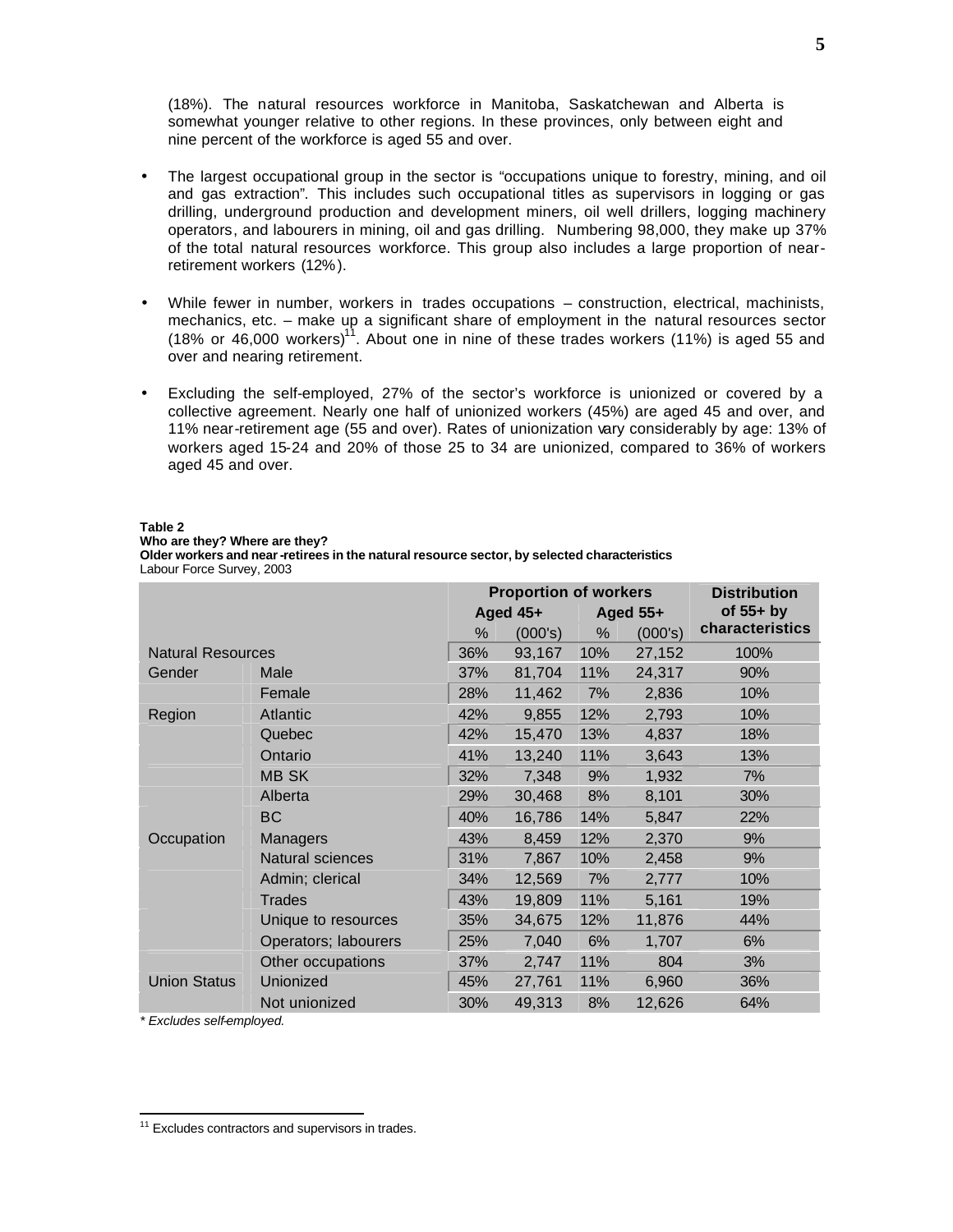#### **Employment Growth by Age Group**

Between 1997 and 2003, overall employment in the natural resources sector decreased by 3% or 7,000 workers (Chart 3). Throughout this period, the number of younger workers under 45 years declined by 10%, while the number of older workers 45 years and over increased by 15%.

**Chart 3 Percentage change in the number of paid employees by age group: Natural resources, 1997-2003**



#### **Rising Education and Skill Requirements**

The level of formal educational attainment among the natural resources workforce is increasing. Even over the relatively short time span of 1997 to 2003, the proportion of the workforce with a post-secondary certificate, diploma or degree has increased from 48% to 53%. One reason for this increase is that retiring older workers are being replaced by younger cohorts with higher education. In 2003 for example, 37% of near-retirement workers aged 55 and over had not graduated from high school while 12% had a university degree. In contrast, only 13% of workers aged 25-34 had not graduated from high school and nearly one in five (19%) had a university degree. As older workers retire, they are replaced by younger cohorts where post-secondary qualifications are more commonly held.

This "ratcheting up" of education levels is evident among all age groups, not just new entrants into natural resources. For example, today's older workers in natural resources have higher levels of educational attainment than did older workers in the past, and tomorrow's older workers will have higher levels than today's. Consider for example, that in 2003, 40% of near-retirement workers (aged 55 and over) had some form of post-secondary credential. Just six years earlier, in 1997, that figure would have been 36%.

Increases in the formal education level of the natural resources sector workforce is in part a function of changes in the education of overall labour supply – that is, higher levels are now attained by the Canadian population in general. However, there is also evidence of growing demand for occupations that typically require higher education and skill levels. For example, while the total number of workers in the sector declined by 3% between 1997 and 2003, the number of workers in natural and applied science occupations increased by 15% over the same period. Within this group the proportion with post-secondary education increased from 80% to 83%.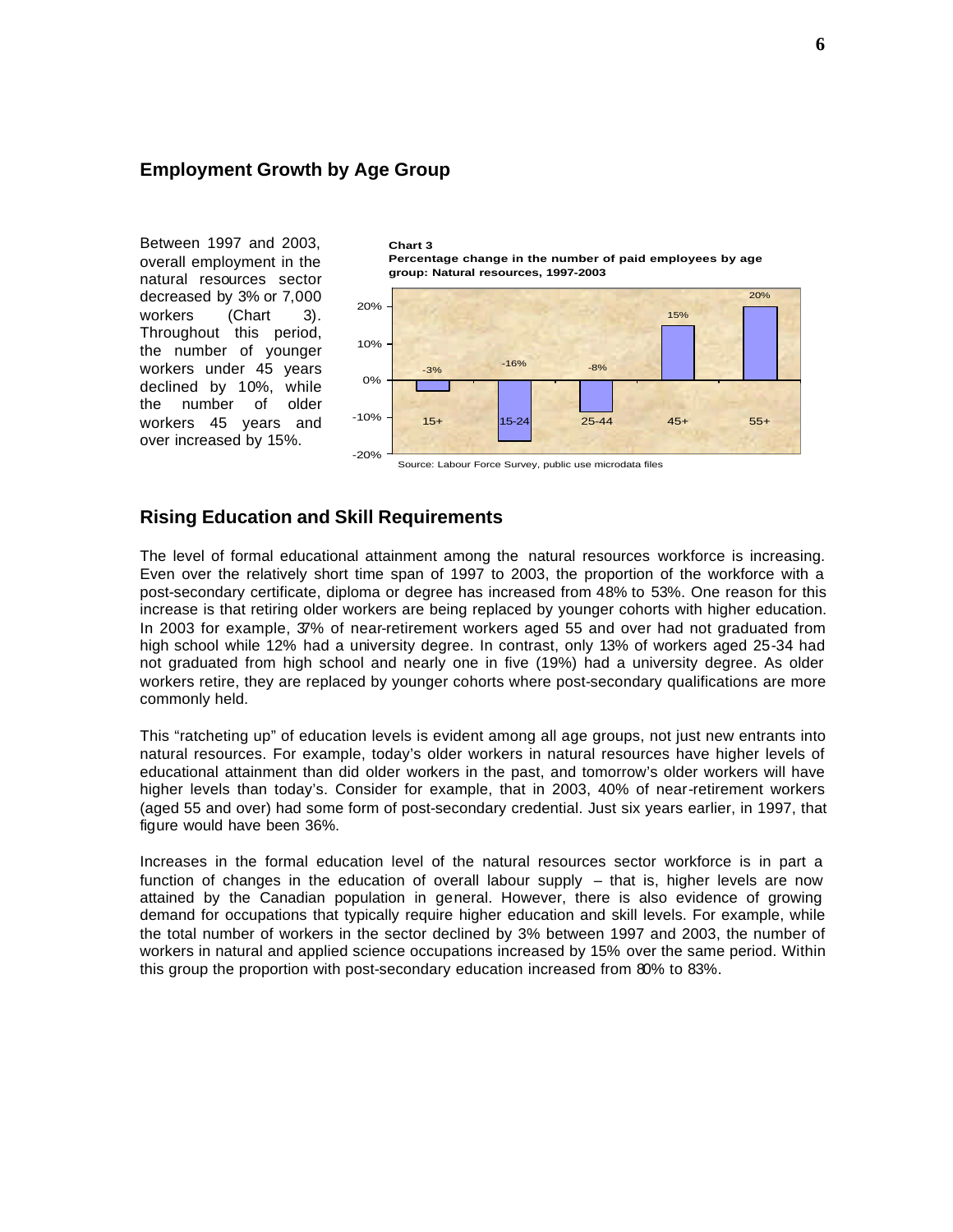employment growth in the sector has been greatest among persons with postsecondary education. Chart 4 shows that while the number of paid employees within the natural resources sector declined by 3% between 1997 and 2003, the number of paid employees with a university degree increased by 16% and the number with a postsecondary certificate or diploma by 6%.

As a result of the increased supply of and demand for higher formal education and skills,

#### **Chart 4**

**Percentage change in the number of paid employees by education level, Natural Resources Sector, 1997-2003**



Source: Labour Force Survey, public use microdata files

## **Tapping into the Aboriginal Workforce**

Canada's Aboriginal population is growing more quickly than the overall Canadian population, and their share of the total population is on the rise. According to Statistics Canada, the non-Aboriginal population increased by 3.4% between 1996 and 2001, while the number of people who identified themselves as an Aboriginal person increased by 22.2% <sup>12</sup>. Statistics Canada estimates that about one-half of this increase in the Aboriginal population was due to demographic factors such as birth rate, while the other half was due to increased awareness of Aboriginal roots and more completely enumerated reserves.

As a result of a higher birth rate, Canada's Aboriginal population is relatively young, with a median age 13 years below that of the non-Aboriginal population (24.7 years and 37.7 years respectively). Without question, there will be a much larger number of Aboriginal people entering the workforce in the years to come, particularly in provinces such as Saskatchewan and Manitoba, which have higher concentrations of Aboriginal people<sup>13</sup>. Ensuring that today's and tomorrow's Aboriginal workforce are equipped with the necessary skills and education to fully participate in the labour force is a key challenge, especially for the natural resources sector, for which the Aboriginal population is and will likely be a significant source of labour recruitment.

In 2001, Aboriginal persons accounted for 2.4% of Canada's experienced labour force (see Table 3, note 1). The Aboriginal labour force is numerically largest in the provinces of Ontario, British Columbia and Alberta, and proportionally largest in the provinces of Manitoba and Saskatchewan, accounting for nearly one in ten labour force participants. Within the Mining and Oil and Gas Extraction sector – one sub-sector within natural resources – the Aboriginal workforce accounts for an even greater share of the workforce (about 5%). In Manitoba, this figure rises to 10%, and in the three territories combined, to 42%.

<sup>&</sup>lt;sup>12</sup> Statistics Canada uses various methods of defining the Aboriginal population. The numbers used in this profile of the Natural Resources Sector are based on the concept of "Aboriginal identity" which refers to persons who reported identifying with at least one Aboriginal group, or who reported themselves as a Registered or Treaty Indian, and/or Band or First Nation member. See Statistics Canada, Aboriginal peoples of Canada: A demographic profile. Catalogue no. 96F0030XIE2001007. 13 Ibid.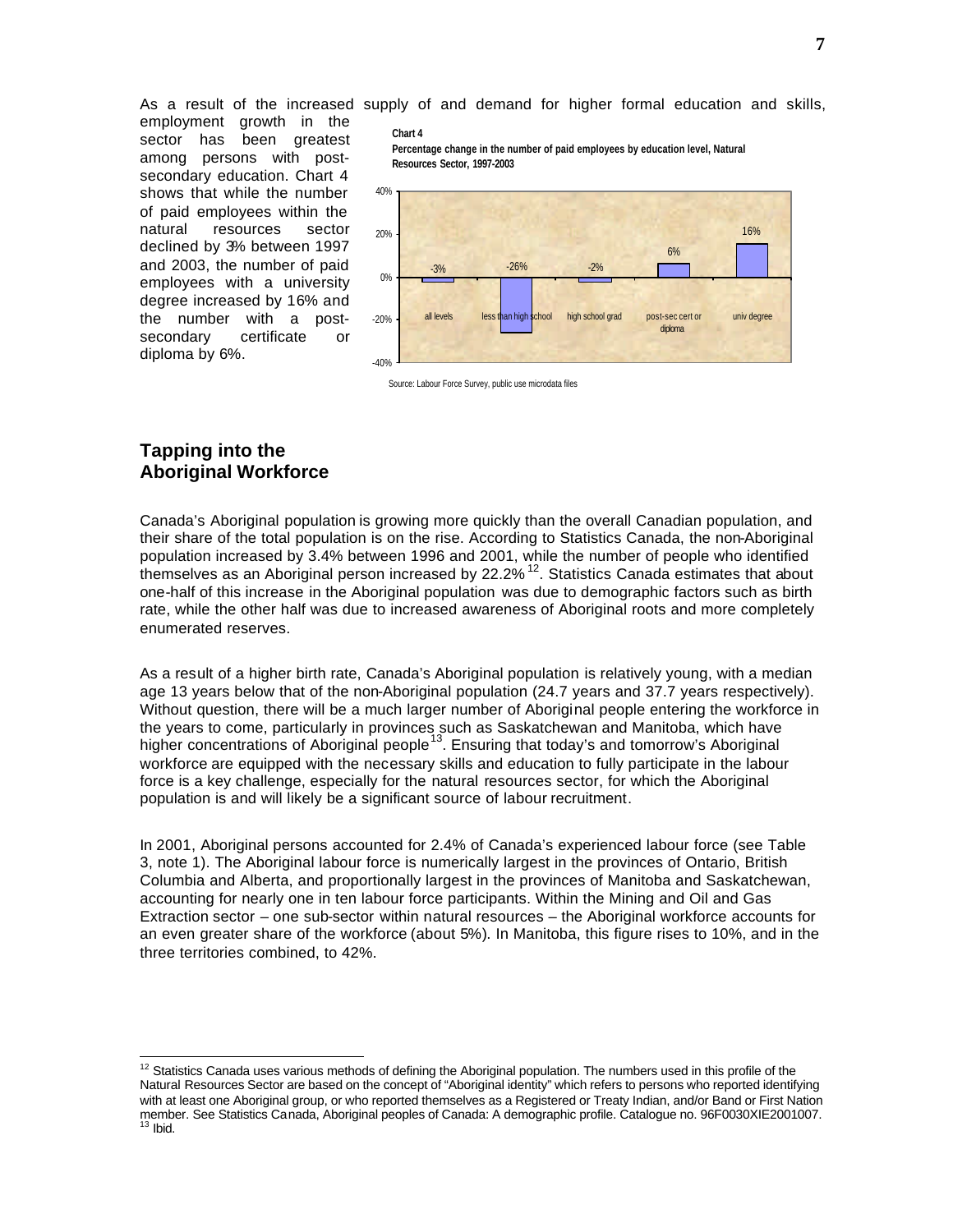#### **Table 3**

**Aboriginal Persons Aged 15+ in the Labour Force 1 , Canada, Provinces and Territories, 2001** 

|                            | Aboriginal Persons in the Overall<br>Labour Force |                  | Aboriginal Persons in the Mining and Oil and<br>Gas Extraction Sector (NAICS 21) Labour<br>Force |                  |  |  |
|----------------------------|---------------------------------------------------|------------------|--------------------------------------------------------------------------------------------------|------------------|--|--|
|                            | Number                                            | Percent of Total | Number                                                                                           | Percent of Total |  |  |
| Canada                     | 378,145                                           | 2.4              | 8,755                                                                                            | 5.2              |  |  |
| Newfoundland & Labrador    | 7,865                                             | 3.4              | (Atlantic) 225                                                                                   | (Atlantic) 1.9   |  |  |
| Prince Edward Island       | 555                                               | 0.8              |                                                                                                  |                  |  |  |
| Nova Scotia                | 6,655                                             | 1.5              |                                                                                                  |                  |  |  |
| New Brunswick              | 7,125                                             | 2.0              |                                                                                                  |                  |  |  |
| Quebec                     | 30.355                                            | 0.8              | 320                                                                                              | 2.0              |  |  |
| Ontario                    | 82,255                                            | 1.4              | 865                                                                                              | 4.1              |  |  |
| Manitoba                   | 53,125                                            | 9.2              | 440                                                                                              | 10.4             |  |  |
| Saskatchewan               | 39,100                                            | 7.8              | 1,285                                                                                            | 8.9              |  |  |
| Alberta                    | 63,165                                            | 3.8              | 3,975                                                                                            | 4.6              |  |  |
| <b>British Columbia</b>    | 69,425                                            | 3.4              | 755                                                                                              | 5.4              |  |  |
| Yukon                      | 3,150                                             | 17.8             | 95                                                                                               | 22.1             |  |  |
| <b>Northwest Territory</b> | 7,745                                             | 37.9             | 645                                                                                              | 45.4             |  |  |
| Nunavut                    | 7,625                                             | 71.1             | 150                                                                                              | 60.0             |  |  |
|                            |                                                   |                  |                                                                                                  |                  |  |  |

1 Includes only the "experienced" labour force, which is defined as persons whose responses on the 2001 Census indicated that they were either currently employed or currently unemployed but had worked in the previous 17 months (since January 2000). The number of Aboriginal persons is an estimate based on the Aboriginal Identity definition, and refers to persons who reported identifying with at least one Aboriginal group (North American Indian, Métis or Inuit, as well as individuals who reported themselves as a Registered or Treaty Indian, and/or Band or First Nation member.

Source: Table derived from data in Statistics Canada, *Aboriginal Peoples of Canada* Catalogue no. 94F00041XCB.

#### **Immigration as Source of Labour and Skills**

Throughout Canada's history, immigration has been an important if not critical part of Canada's labour supply. Results from the latest Census of Canada suggest that the last decade of the 20<sup>th</sup> century has been no exception. Between 1991 and 2001, 978,000 immigrants arrived in Canada during the decade and joined the country's workforce. These "recent" immigrants represent 70 percent of the decade's total labour force growth $^{14}$ .

While Canada's labour force growth over the past decade has relied heavily on immigration, the same cannot be said for the workforce of the natural resources sector. There are two main reasons for this. First, the sector itself has experienced declining levels of employment over the past 10 years, and secondly, immigrants tend to settle in large urban centres such as Toronto, Montreal, and Vancouver. As a result, the proportion of the natural resources labour force made up of immigrants is significantly below that found in other sectors of the Canadian economy.

Table 4 shows that immigrants account for about one out of five (19.9%) of Canada's total employed population, while recent immigrants – those arriving in Canada in 1991 or later, account for 6.1%. Within the natural resources sector however, immigrants represent a considerably smaller share of the employed workforce:

<sup>&</sup>lt;sup>14</sup> Canada's reliance on immigration for labour force growth is greater than – but not dissimilar to - that of the United States. Between 1990 and 2000, 50% of U.S. labour force growth was due to immigration. See Immigrant Workers and the Great American Job Machine: The Contributions of New Foreign Immigration to National and Regional Labour Force Growth in the 1990s. Andrew Sum, Neeta Fogg, Paul Harrington. Northeastern University, Center for Labor Market Studies.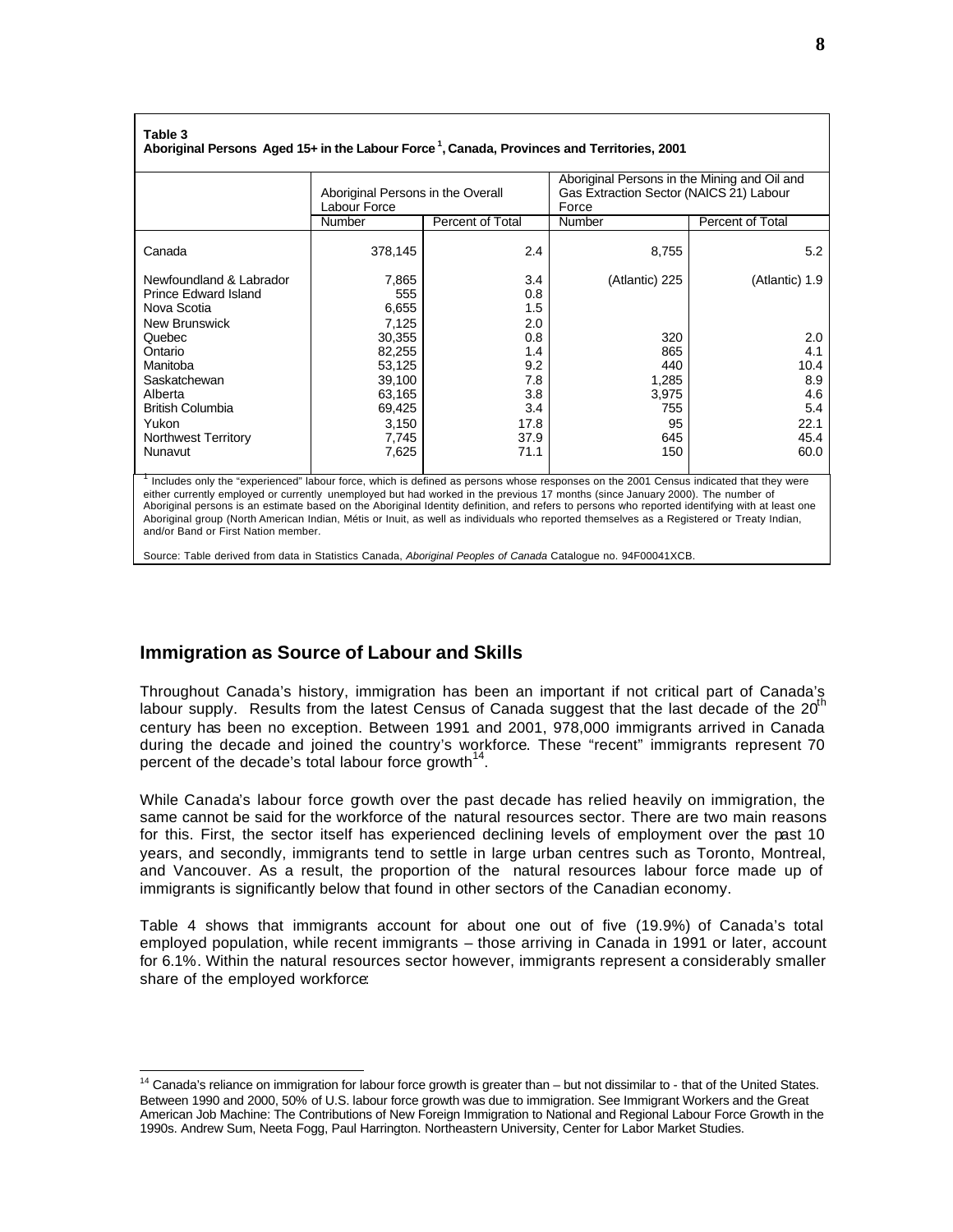- � Overall, 7.6% of persons employed in the natural resources sector are immigrants, and only 1.6% are recent immigrant (arrived in Canada within the past 10 years).
- $\triangleright$  Certain sub-sectors within natural resources – such as "mining unspecified" and oil and gas extraction have a somewhat greater number of immigrants, although well below the level in the labour force as a whole.

| Table 4<br><b>Employed Persons by Immigration Status, Natural Resources</b><br><b>Sector, 2001</b>                                                                                                                                                                 |                                        |                                          |  |  |  |  |
|--------------------------------------------------------------------------------------------------------------------------------------------------------------------------------------------------------------------------------------------------------------------|----------------------------------------|------------------------------------------|--|--|--|--|
|                                                                                                                                                                                                                                                                    | $\frac{0}{0}$<br>recent<br>immigrant   | $\frac{0}{0}$<br>immigrant               |  |  |  |  |
| All Sectors                                                                                                                                                                                                                                                        | 6.1                                    | 19.9                                     |  |  |  |  |
| Natural Resources Sector                                                                                                                                                                                                                                           | 1.6                                    | 7.6                                      |  |  |  |  |
| Forestry and Logging (NAICS <sup>1</sup> 113)<br>Support activities for agriculture and forestry (115)<br>Oil and Gas extraction (211)<br>Mining (except oil and gas) (212)<br>Support activities for mining and oil and gas (213)<br>Mining – unspecified $(219)$ | 0.7<br>2.7<br>2.4<br>0.8<br>1.6<br>4.3 | 4.8<br>9.0<br>12.2<br>5.9<br>7.0<br>14.4 |  |  |  |  |
| 1997 North American Classification System.<br>$2$ Recent immigrants refers to immigrants arriving in Canada within 10 years of<br>the date of the 1991 Census (May, 1991).<br>Source: 2001 Census, custom tabulations.                                             |                                        |                                          |  |  |  |  |

While Canada's immigration system has several objectives, including family reunification and humanitarian commitment, it plays an important role in meeting the nation's human resource requirements. Because selection criteria favour better educated immigrants, a large proportion of those coming to Canada bring with them post-secondary education and training. Among recent immigrants employed in Canada's mining and oil and gas extraction sector for example, 55% hold a university degree, and a further 27% hold a college or trades diploma. In comparison, 12% of the sector's Canadian-born workers hold a university degree and a further 38% hold a college or trades diploma.

While most immigrants find success in the Canadian labour market, the transition to employment is not always without problem. Familiar barriers to employment include the recognition of credentials obtained abroad, a lack of Canadian work experience and language difficulties. For the natural resources sector, issues related to immigrant settlement in smaller communities or rural and remote areas may also be a factor. In the context of a business environment in which concern about skill shortages is on the rise, and a labour market whose growth is increasingly dependent upon immigration, efforts to address these difficulties will be needed to ensure that immigrant integration into the Canadian workplace is efficient and effective.

## **Human Resource Challenges for the Natural Resources Sector**

During the recession of the early 1990s, older workers – in particular, older men – lost a disproportionate share of employment, as employers attempted to trim payrolls through early retirements. However, demographic pressures arising from an ageing workforce and a proportionately shrinking pool of younger workers will undoubtedly diminish the risk of older workers losing jobs involuntarily. As older workers reach retirement age, unprecedented pressures will be placed on employers to recruit new workers, particularly skilled workers.

A recent report by Statistics Canada<sup>15</sup> shows that the job vacancy rate in 1999 – the proportion of total jobs that are unfilled – in the natural resource sector stood at 0.8%, which is below the overall average of 2.6%. These data suggest that current labour shortages in the sector are no more pronounced than in the economy as a whole. However, the demographics of the natural resource

<sup>&</sup>lt;sup>15</sup> René Morissette and Xuelin Zhang, "Which Firms Have High Job Vacancy Rates in Canada?" Statistics Canada, Business and Labour Market Analysis, 11F0019MIE No. 176, October 2001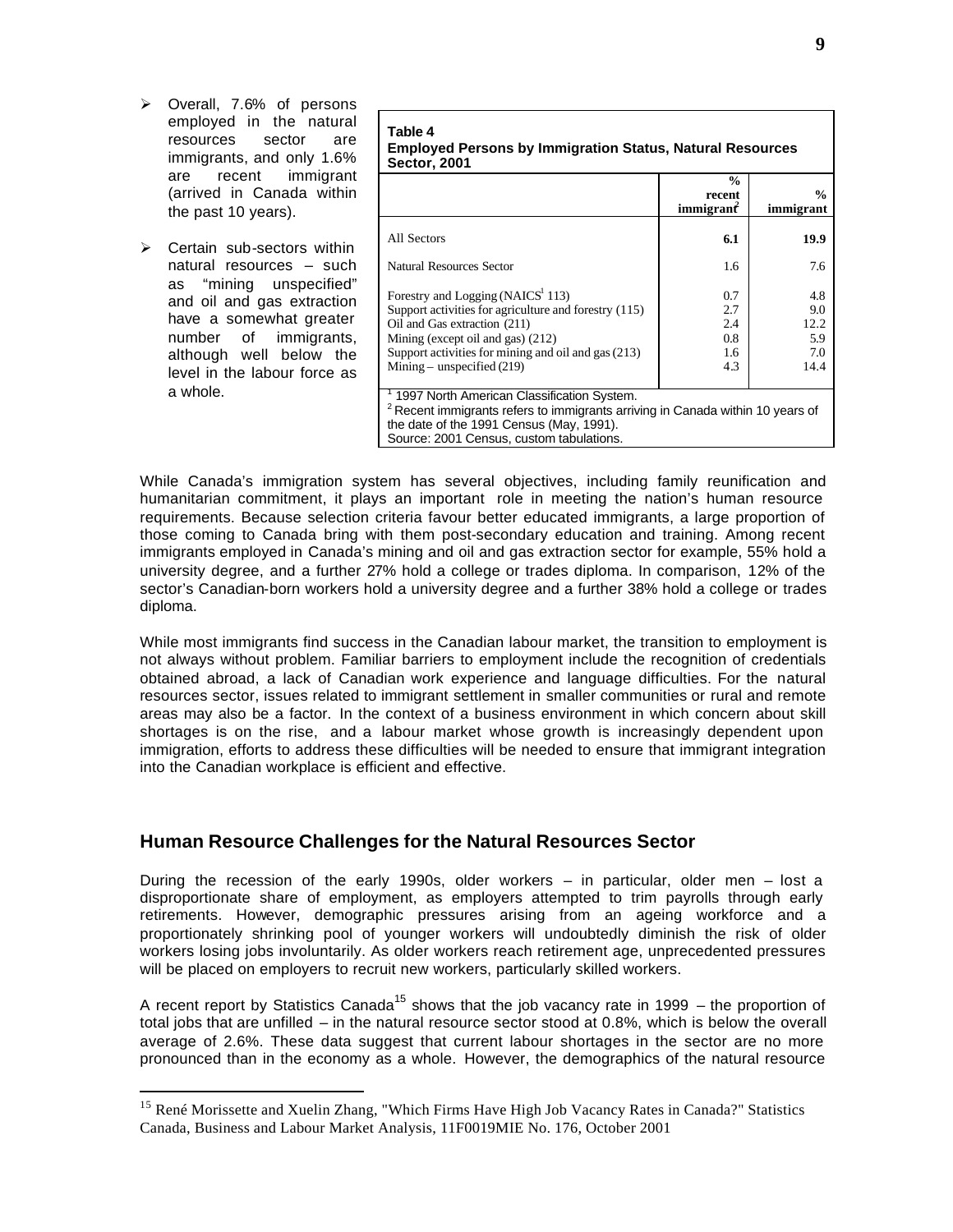sector workforce make it clear that labour shortages could become more prevalent in the coming years, as baby boomers move into retirement. Effective strategies to replace the skills and experience of retiring workers should consider this longer-term trend.

There is little doubt that within the natural resources sector, as in other sectors of the economy, the ability of business to succeed and thrive will depend in large part on its efforts in addressing the skills challenges posed by workplace demographics, the continuing demand for skilled workers, and the growing reliance on immigration as a source of labour. Profitability, innovation, growth, and the ability to operate at capacity all depend on an adequate supply of skilled workers. The current demographic picture of the natural resources sector simply underscores the importance of addressing the sector's skill requirements.

It will become increasingly important to find ways to retain existing workers, attract new talent to the sector, transfer knowledge and experience between workers, and to situate learning and skills development as an ongoing feature of workplace practice. Stakeholders within the natural resources sector can implement a variety of programs, policies and practices to address these human resource challenges. And while there is unlikely to be a single "magic bullet" that will resolve all skills issues in all situations, there are a number of insights gained from research and existing innovative practices that could form the starting point for initiatives in addressing the critical issues retention and recruitment. Among these are:

- • *Training and skills development*, through formal employer sponsored classroom and onthe-job training as well as informal learning within the workplace not only improves productivity, but can increase employee retention and make workplaces more attractive to new recruits. In an environment of greater competition for young workers, the sector and its employers should showcase the career and training opportunities available in the industry. Research has shown that employees with lower skill and education levels are less likely to participate in training, and risk becoming less and less equipped to deal with an increasingly complex workplace. Efforts to increase adult literacy, numeracy, and essential workplace skills are an equally important component of the skills challenge.
- • *Knowledge transfer strategies* such as mentoring, cross-training, job-sharing and jobshadowing, and the use of technology-based tools such as intranets and groupware can allow for the systematic exchange of skills, experience and "corporate memory." Such strategies are likely to become more important as older workers retire and new workers join the natural resources sector.
- **Succession planning** involves the determination of future staffing requirements in light of workforce demographics and business objectives, and the development of strategic plans for the replacement and recruitment of workers. Effective succession plans can anticipate skills and training requirements for those employees who are likely to replace retiring workers.
- **Phased-in retirement provisions**, including such things as reduced or flexible work hours and job re-design could be useful in retaining older workers. Within the natural resources sector, 6% of male workers aged 55 and over worked part-time in 2003, compared to 2% of workers aged 25 to 54. Older workers who worked part time did so by choice, most often citing 'personal preference' as their reason for working less than 30 hours per week <sup>16</sup>. As today's near-retirement workers tend to be healthier, and with higher levels of education, they may opt for a continued connection to the workforce given choices in the flexibility of their work arrangements. A slower transition to retirement through a gradual reduction in work hours would allow employers to retain the benefit of an individual's experience and skills, which could be passed onto younger colleagues in an orderly fashion. Such strategies do raise important pension issues, but should be considered as they could help ease the demographic crunch.

<sup>&</sup>lt;sup>16</sup> Based on the analy sis of 2003 Labour Force Survey data.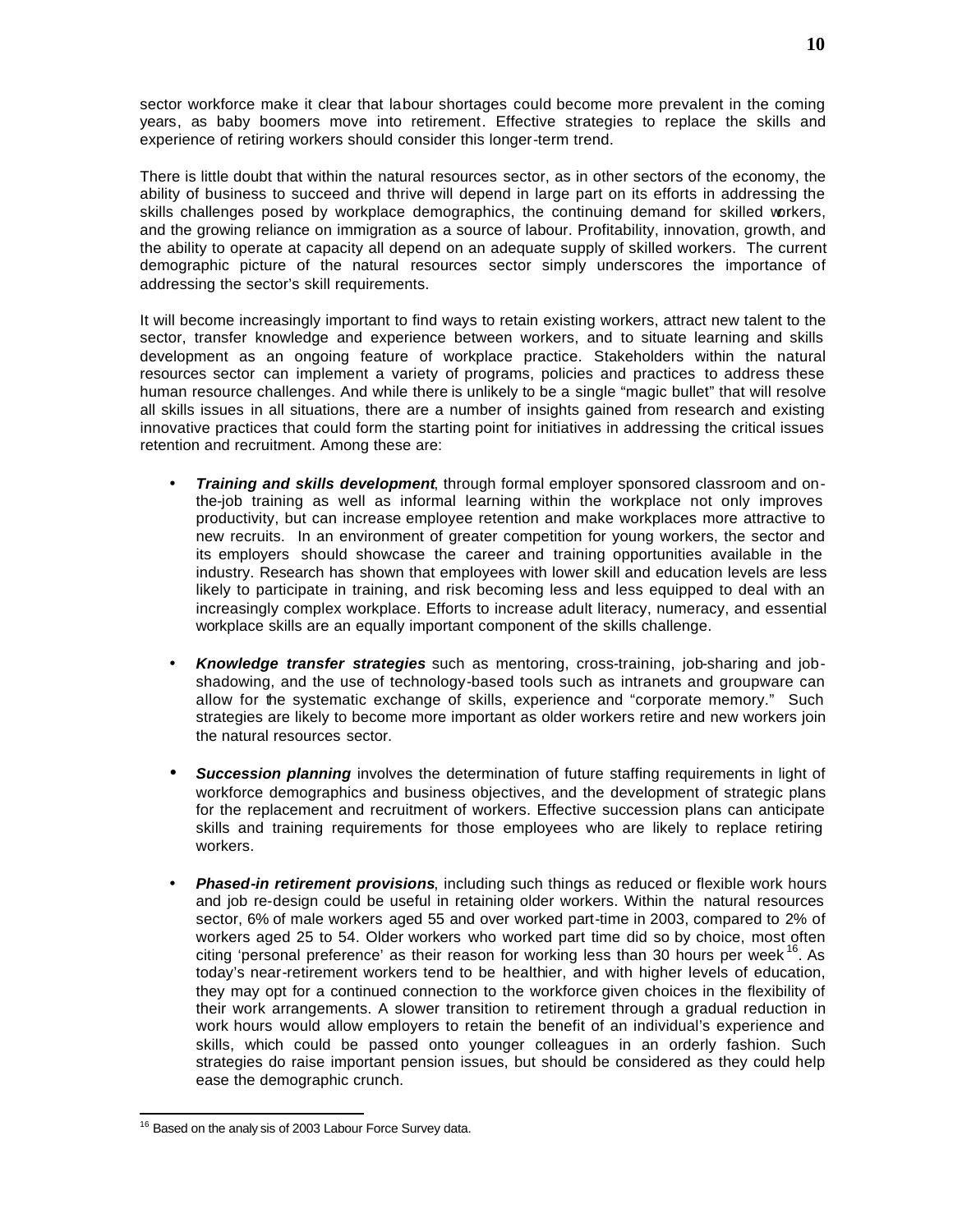- • *Utilizing of new sources of labour* will undoubtedly become more prominent in the years to come. Skilled immigrants and the Aboriginal workforce will, in this regard, play an increasingly important and strategic role. Developing effective methods of assessing and recognizing qualifications and work experience gained from abroad are an important part of facilitating the integration of immigrants into manufacturing sector jobs.
- A growing body of evidence indicates that *innovative workplace health practices* which enhance physical as well as psycho-social dimensions of health, including work-life balance initiatives can improve retention and recruitment, and reduce absenteeism. As the workforce ages, the sector may find greater numbers of days lost to illness and disability. Over the period 1999-2003, the average natural resources sector worker aged 55 and over lost 9.7 days per year, compared to 6.4 days among workers aged 25 to 44. Given these findings, the current organization of work may require careful attention, with consideration given to innovative approaches and practices in the areas of occupational health, safety and wellness. Overall, the work environment and human resource practices may need to be adjusted to accommodate the needs and concerns of an older workforce as well as potential new entrants to the natural resources sector.
- Increasing *youth awareness of career opportunities* in the various natural resources sub-sectors could be an important feature of successful recruitment. Advertising and information campaigns, collaboration with colleges and universities through co-ops and internships, and the development of industry specific training programs that help students get practical job skills could play an important role.
- • Working with and through *sector councils and professional associations* to develop these and other innovative responses and approaches to human resources issues could help employers more effectively and efficiently meet their human resource requirements. Celebrating, promoting and emulating best practices in recruitment, retention, and skills development could further foster a spirit of excellence within the natural resources sector.

# **About the CLBC**

The Canadian Labour and Business Centre is an independent national labour-business organization whose mission is to contribute to economic growth and social well-being by improving business and labour practices in Canada, and by providing joint advice on public policy. Since 1984, we have been the recognized centre for business-labour dialogue and consensus building in the country.